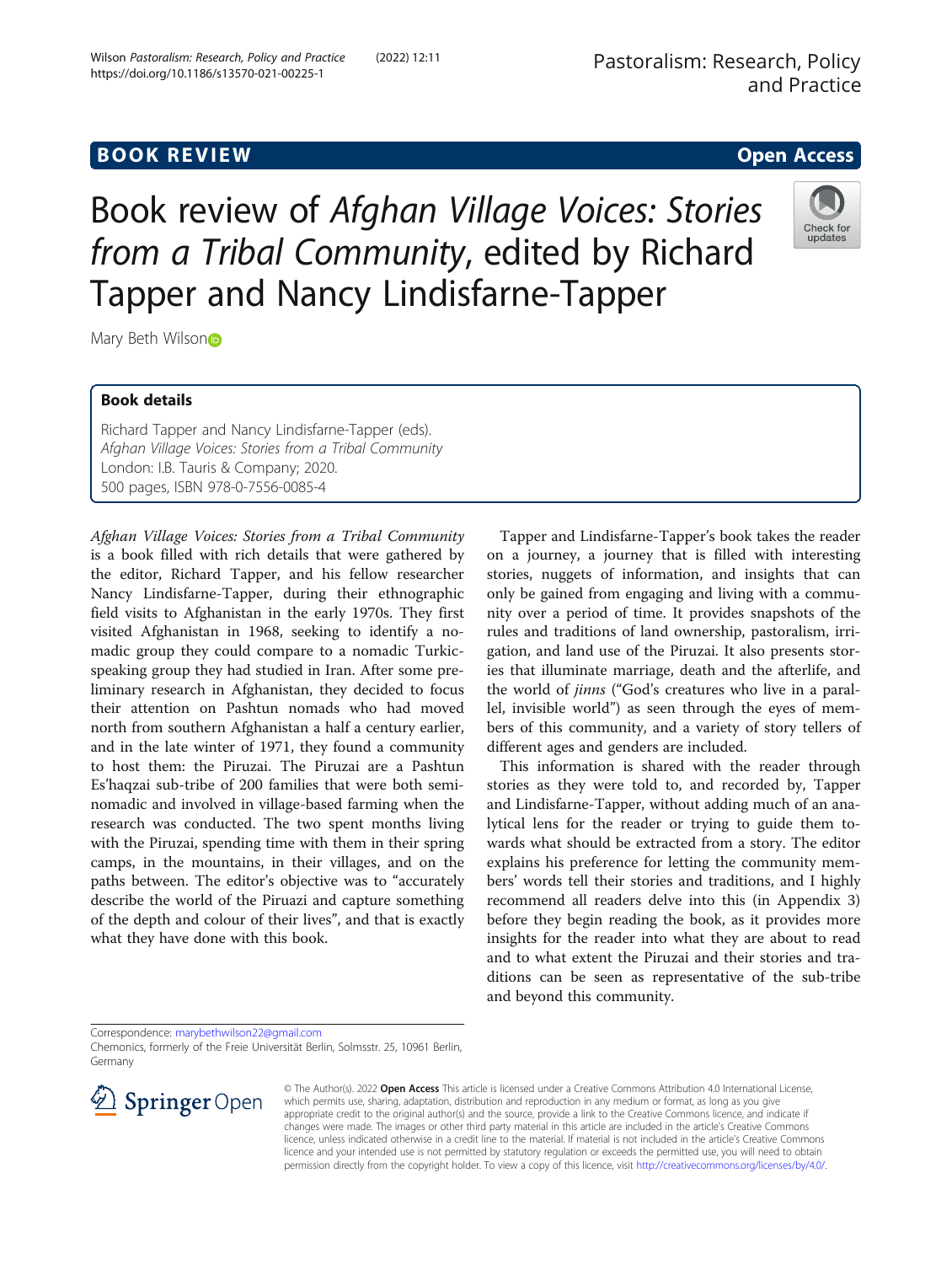While I appreciate the editors' desire to present the stories they were told without overlaying them with their own analytical lens, there were times when I would have liked a bit more guidance as a reader, and this despite having lived, worked, and conducted research in Afghanistan for many years. I can imagine that someone with limited experience in, or knowledge of, Afghanistan also longs for a bit more analysis than is provided, guidance that might bring together some of the disparate pieces of information shared into a more coherent whole, but perhaps this longing for more coherence is misplaced.

That being said, for those with a strong background in Afghanistan seeking to understand the history and/or culture of Afghanistan, this book is a treasure trove. For those without this background, there are stories where such knowledge is not a pre-requisite for you to enjoy and learn. So do not let this prevent you from picking up the book and enjoying it, but do not expect a fully guided journey.

Within the book, there is actually something for everyone. For geographers, there are maps and figures that provide details of the area of study, migration paths taken by the Piruzai from their villages to the winter-spring camps, a village plan, an irrigation canal diagram, and more. For historians and those who study family lineages, the prologue dives into details about the Piruzai and different lineage groups and relationships in the sub-tribe, and there are multiple community members who expand upon the meaning and usefulness of different family connections. For those studying migration, there are stories of the challenges some community members faced as they migrated from the south of Afghanistan to the north. For those interested in politics, there is a chapter that looks at ethnic politics and elections in Sar-e Pol Province. For those interested in rule of law and conflict resolution, there are stories that explore different kinds of conflict, from the family level to lineage feuds and beyond, along with how these conflicts were negotiated and attempts to resolve them, be that locally or interacting with the government system of justice at the time. These stories also highlight the lack of trust in the government that existed among the Piruzai and, possibly more widely, something that continues for many Afghans to the present day, and a desire to utilize customary law as often as possible.

There are multiple chapters committed to the topic of animal husbandry and agriculture, providing explanations for what crops were grown and how, and the local community members share advice for how to care for the sheep, camels, and horses that were part of Piruzai livelihoods.

The chapter on the marriage market discusses the three stages of marriage, bride prices (both open and fixed) and

their negotiations, exchange marriages, the practice of bâzi (a form of pre-marriage conjugal visits), elopements, infidelities, divorce, and widowhood. Stories of different types of marriages and family structures also provide insights into household relations and management.

For those interested in religion, there are stories that explore the Haj, holy celebrations, shrines, exorcism, and more. Childbirth, death and the afterlife, and different diseases are also discussed, including different cures for diseases, such as the skin cure, which involves herbs and a heated skin of an animal believed to assist in curing people of different diseases. Additionally, the Piruzai explain different charms, curses, and their understanding of the world of spirits.

The book is filled with stories I believe are very informative and will be very useful to researchers interested in the history of Afghanistan and current day events there. And while the index of people and places is helpful, I would advise that readers read through the chapter titles and subtitles and do a bit of digging on their own, as the index is not as extensive as it could be, which means the specific term or practice you might be looking for might not be in the index but is discussed in the text. For future editions of this book, I would call for a fuller extension of the index of subjects to help highlight all of the different topics and terms covered.

While some of the stories were relatively dry for me, walking the reader through a complicated lineage, for example, other stories had me fully engaged and unable to stop turning the pages. I, therefore, do not guarantee that everyone will want to read the book cover to cover, but I am convinced that most everyone will be able to find stories that speak to them and their individual interests.

This unique insight into one community in Afghanistan at what was then a time of calm in the country is something to be valued in and of itself, for what it can tell us about the Piruzai community and for the detailed picture it draws of this community in an Afghanistan before large-scale conflict engulfed the nation. This kind of perspective is particularly poignant in the current moment, when another change in government has taken place, the effects of which remain to be seen. This book helps remind the reader of the humanity in a country that is often spoken of solely in geo-political terms. I would highly recommend that social science researchers interested in Afghanistan pick up a copy of this book and add it to their reading list and bookshelf.

#### Acknowledgements

Not applicable.

### Author's contributions

The author read and approved the final manuscript.